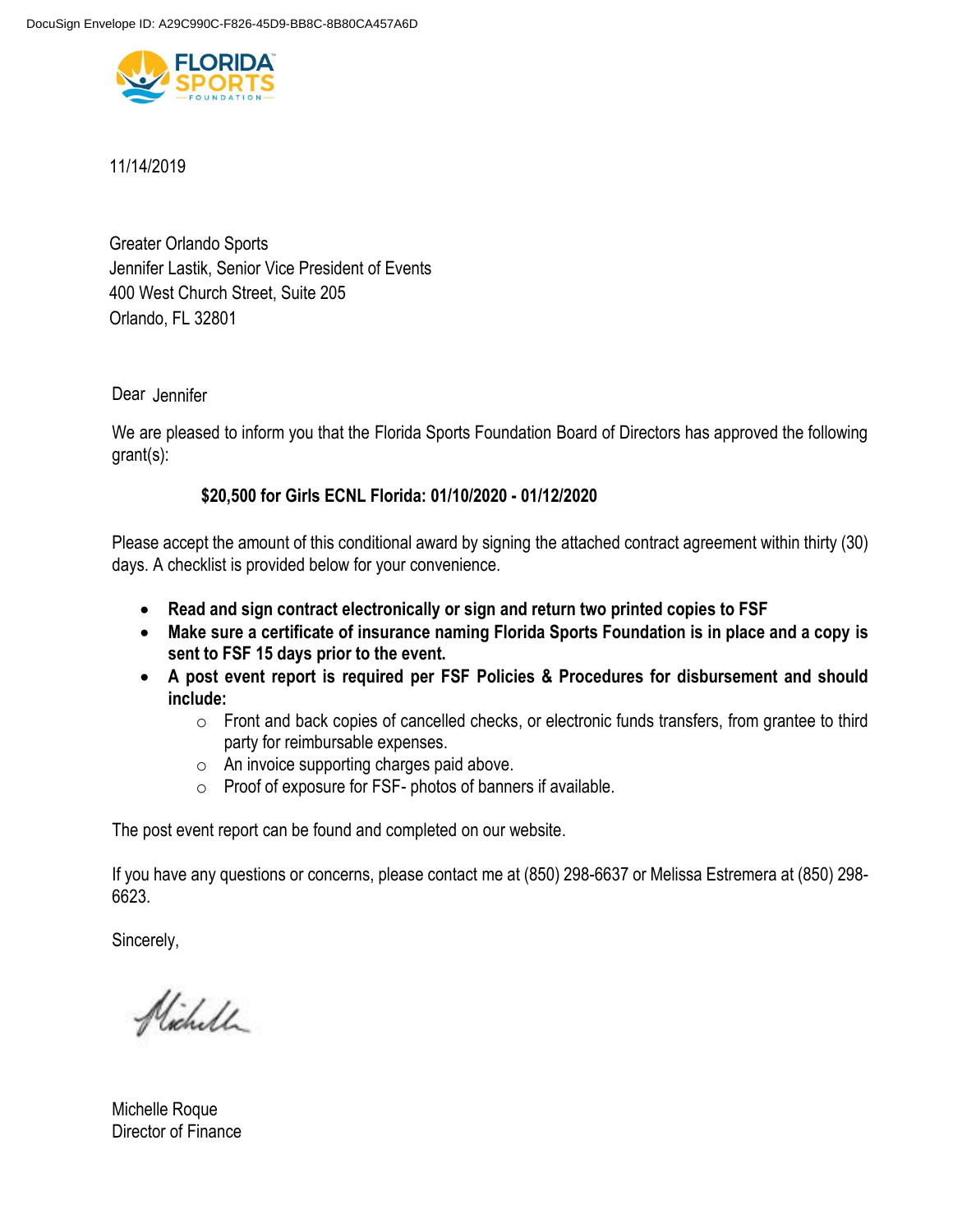## **FLORIDA SPORTS FOUNDATION Major Grant Program - Grant Agreement**

**THIS GRANT AGREEMENT** entered into this day, **11/14/2019**, by and between the Florida Sports Foundation, Inc., a division of Enterprise Florida, Inc., hereinafter referred to as the "Grantor" and Greater Orlando Sports **by the set of the set of the set of the set of the set of the set of the set of the set of the set of the set of the set of the set of the set of the set of the set of the set of the s** hereinafter referred to as the "Grantee". **11/14/2019**

#### **WITNESSETH**

**WHEREAS,** the State of Florida Legislature mandated in Section 288.901(f), Florida Statutes, that the Grantor shall assist and market professional and amateur sport teams and sporting events in Florida; and the Grantor is empowered to make grants of funds in accordance with the promotion of major and minor sporting events; and,

**WHEREAS**, the Florida Sports Foundation has approved an appropriation for such grant.

**IT IS,** in consideration of the mutual undertakings and agreements hereinafter set forth, agreed between the Grantor and the Grantee as follows:

### 1.0 **PARTIES:**

The parties and their respective addresses for the purposes of this Agreement are:

## **Florida Sports Foundation**

101 North Monroe Street, Suite 1000 Tallahassee, FL 32301

## **Greater Orlando Sports**

400 West Church Street, Suite 205 Jennifer Lastik Orlando, FL 32801

## 2.0 **NOTICES**:

All notices between the parties, provided for herein, shall be either by confirmed fax, confirmed FedEx or certified mail, return receipt requested, delivered to the address of the parties as set forth in section 1.0 above.

## 3.0 **GRANT DESCRIPTION**:

The Grantee will expend grant funds in accordance with "Paragraph 6.0 a" and "Attachment A". Funds made available by the Grantor pursuant to this Grant Agreement shall be expended solely for the purpose of the project and the legislatively appropriated purpose.

- (a) Grantee: **Greater Orlando Sports**
- (b) Payee: **Greater Orlando Sports**
- (c) Name/Date of Event: **Girls ECNL Florida: 01/10/2020 01/12/2020 1/10/2020 thru 1/12/2020**
- (d) Total Amount of Grant**: \$ 20,500**
- (e) Project Budget: As provided in Grant Application.
- (f) Reporting Schedule: Grantee shall submit final report and request for reimbursement within ninety (90) days of the last day of the event, except for all events taking place in June, which are due by the first day of September following the event.
- (g) Grant Period: **11/14/2019 through the end of Event**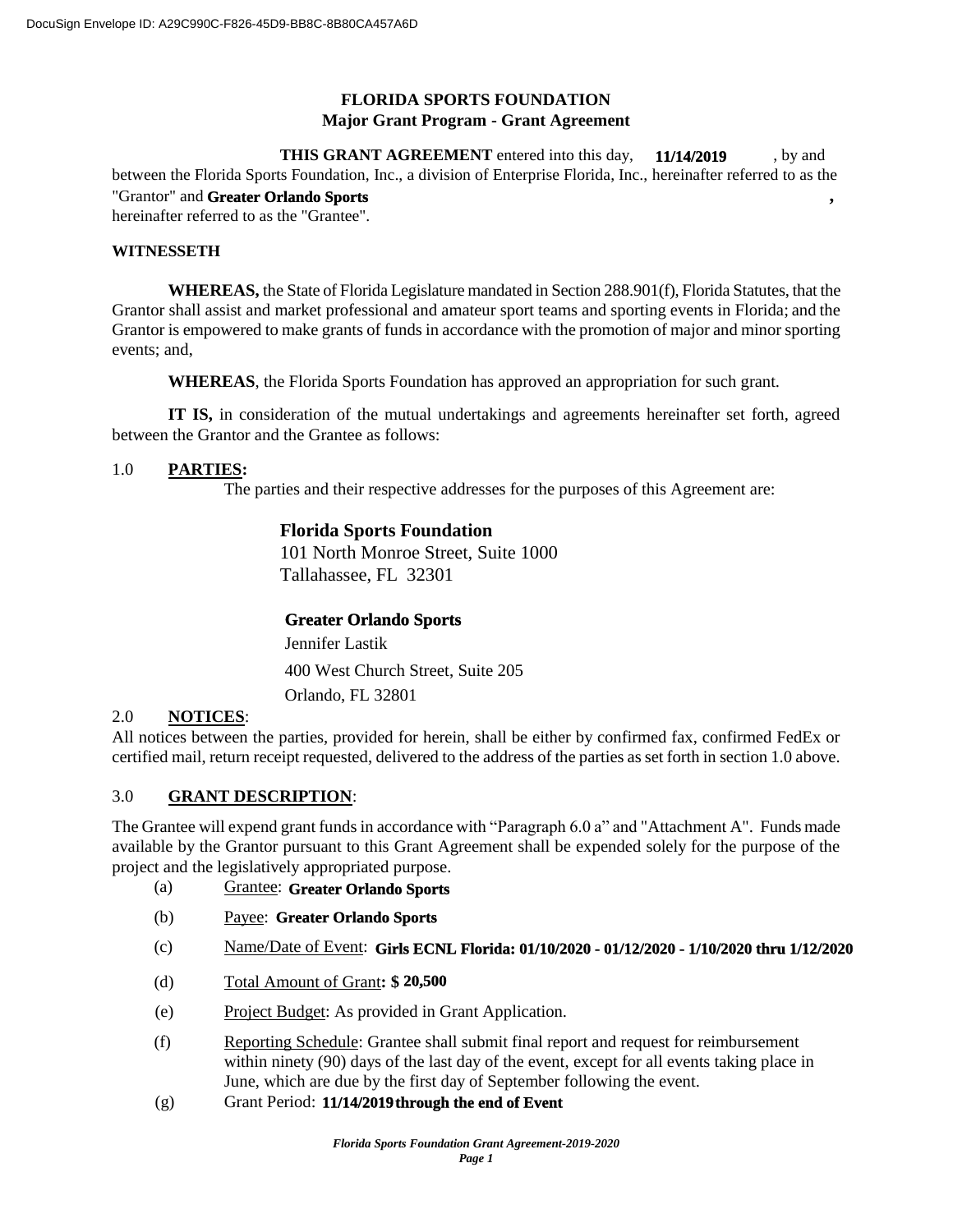## 4.0 **GRANT REQUIREMENTS**:

(a) Audit: Grantee will complete a post event report, an accounting of the events financial activity, and proper use of funds provided by this Agreement, within ninety (90) days after the event and provide documentation evidencing the direct impact of the event. The Grantee agrees to comply with the audit requirement of Sections 215.97 and 17.03, Florida Statutes, and all applicable Rules of the Auditor General as referenced in Attachment A.

(b) Records: Grantee shall retain and maintain all records, including records of all payments made by the Grantee in connection with this Agreement, and make available and provide access for financial audit as may be requested by the Grantor, the Grantor's independent auditor, by the state personnel of the Office of the Florida Auditor General, Chief Financial Officer and Office of the Chief Inspector General. Records shall include books, records, documents and other evidence, including, but not limited to, vouchers, bills, invoices, requests for payment, and other supporting documentation, which, according to generally accepted governmental accounting principles, procedures and practices, sufficiently and properly reflect all program costs expended in the performance of this Grant Agreement. Such records shall be retained for a minimum period of seven (7) years after termination of this Agreement.

(c) Cancellation: Grantee shall notify the Grantor immediately if the event is canceled and the Grantee shall return any funds dispersed pursuant to this Agreement within seven (7) days of such cancellation.

(d) Insurance: Grantee shall, prior to event, provide proof of insurance listing the Grantor as an additional insured for all purposes, with minimum liability coverage of \$1,000,000 per occurrence. If Grantee is a government entity, agency or subdivision pursuant to Section 768.28, Florida Statutes, and/or a self-insurer pursuant to Section 768.28, Florida Statutes, and does not otherwise provide proof of its own insurance listing Grantor as an additional insured for all purposes, with minimum liability coverage of \$1,000,000 per occurrence, Grantee, notwithstanding its compliance with any requirements imposed by said statute, shall ensure that any third-party recipient of said Grant Funds list Grantor as an additional insured for all purposes, with minimum liability coverage of \$1,000,000 per occurrence. Grantee shall provide said proof of insurance listing Grantor as an additional insured for all purposes, with minimum liability coverage of \$1,000,000 per occurrence, as a condition precedent to Grantee's receipt of said Grant Funds.

(e) Indemnification: Grantee shall act as an independent contractor and not as an employee of the Grantor in the performance of the tasks and duties, which are the subject of this Grant Agreement. The Grantee shall be liable, and agrees to be liable for, and to the extent allowed by law, shall indemnify, defend, and hold the Grantor, the state of Florida, and its employees and agents, harmless from all liability of any nature or kind, including costs and expenses for or on account of any copyrighted, patented, or unpatented inventions, process or articles manufactured by the Grantee, and well as claims, suits, judgments, or damages arising from the Grantee's performance of the tasks and duties which are the subject of this Grant Agreement. If Grantee is a government entity, the Grantee is subject to the provisions and limitations of 768.28 Florida Statute, and agrees to indemnify, hold harmless and defend Grantor from and against claims, demands, causes of action, losses, damages, liabilities, costs and expenses (including attorney's fees) caused as a result of the negligent acts of the government entity or its employees.

# 5.0 **TERMINATION**:

(a) Breach: The Agreement may be terminated by the Grantor for breach upon failure of the Grantee to perform any requirement or provisions of this Agreement upon no less than twenty-four (24) hours written notice from the time the Grantor becomes aware of the breach. If Grantor determines that a breach of any provision of this agreement has occurred, Grantor has the right to withhold a portion of the grant award as determined by the Board of Directors.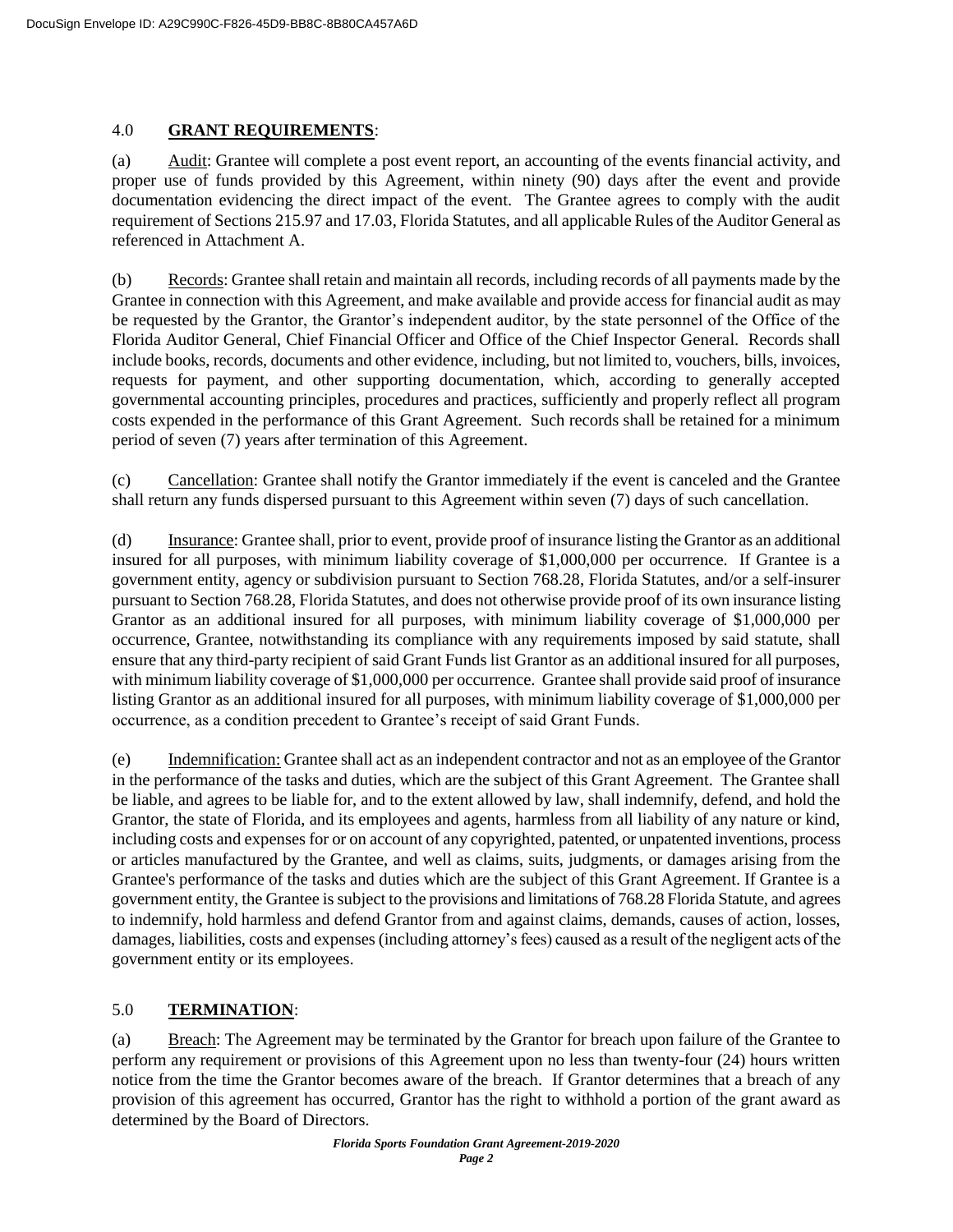(b) Refusal to Grant Public Access: This Agreement may be terminated by the Grantor for refusal by the Grantee to allow public access to all documents, papers, letters, or other material subject to the provisions of Chapter 119, Florida Statutes, and made or received by the Grantee in conjunction with this Agreement. (Section 287.058, Florida Statutes)

(c) Unauthorized Aliens: Grantor will consider the employment of unauthorized aliens, by any contractor or subcontractor, as described by Section 274A(e) of the Immigration and Nationalization Act, cause for termination of this Agreement. Grantee shall utilize the U.S. Department of Homeland Security's E-Verify, in accordance with the terms governing the use of the system, to verify the employment eligibility of:

(a) All persons employed during the contract term by the contractor to perform employment duties within Florida; and

(b) All persons (including subcontractors) assigned by Grantee to perform work pursuant to this agreement.

# 6.0 **PAYMENTS**:

(a) Transfer of Funds. Funds will be made available by the Grantor to the Grantee, as a reimbursement for paid invoices, which are supported by canceled checks dated within the grant period, upon receipt and review of a completed Post Event Report. Only those items identified as allowable below will be reimbursed. The following summarizes the allowable/disallowable expenses that may be used for reimbursement.

Allowable Expenses:

- 1. Promotion, marketing & programming
- 2. Paid advertising & media buys
- 3. Production & technical expenses; officials
- 4. Site fees, venue rentals, costs (contract help)
- 5. Rentals, insurance, rights fees, bid fees, sanction fees, non-monetary awards

## Disallowable Expenses:

- 1. General and administrative expenses
- 2. Building, renovating and/or remodeling
- 3. Permanent equipment purchases
- 4. Debts incurred prior to the grant
- 5. Programs which solicit advertising
- 6. Hospitality or social functions including meals or banquets
- 7. Travel expenses

(b) Availability of Funds. The Grantor's liability under this Grant Agreement is contingent upon the continued availability of an annual appropriation by the Legislature of the State of Florida. In the event this Grant Agreement extends beyond the Grantor's current fiscal year that begins on July 1 of each year and ends on June 30 of each succeeding year, the Grantor and the Grantee mutually agree that performance and payment during subsequent fiscal periods is contingent upon sufficient funds being appropriated. The Grantor shall be the final determiner of the availability of such funds.

# 7.0 **LEGAL REQUIREMENTS**:

(a) With respect to its interpretation, construction, effect, performance, enforcement, and all other matters, this Grant Agreement shall be governed by, and be consistent with, the whole law of the state of Florida, both procedural and substantive. Any and all litigation arising under this Grant Agreement shall be brought in the appropriate state of Florida court in Leon County, Florida.

(b) Grantee agrees to comply with any and all applicable federal, state, and local laws related to the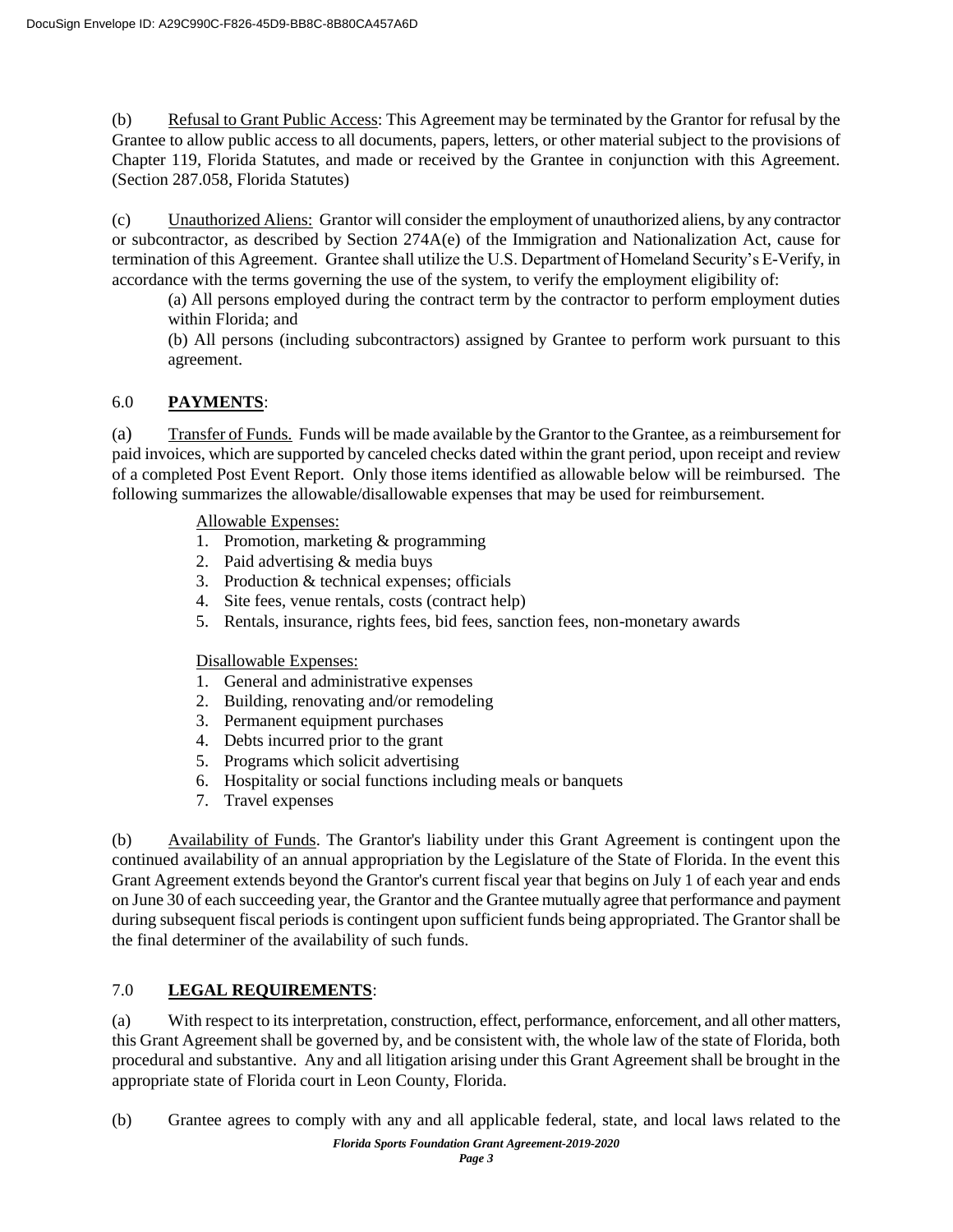#### execution of the Grant Agreement.

8.0 **MODIFICATION:** This writing and any Attachments herein, contains the entire Grant Agreement of the parties. No representations were made or relied upon by either party, other than those that are expressly set forth. No agent, employee, or other representative of either party is empowered to alter any of the terms of this Grant Agreement, unless done in writing and signed by an executive officer of the Grantee and designee for the Grantor.

## 9.0 **MISCELLANEOUS:**

(a) The Grantor is not bound by any agreements to indemnify or hold harmless, nor responsible for liquidated damages or cancellation charges.

(b) No provision of this Grant Agreement shall be construed as a waiver by the Grantor of any right, defense or claim, which the Grantor may have in any litigation arising under the Grant Agreement. Nor shall any Agreement provision be construed as a waiver by the state of Florida, and its employees and agents, of any right to initiate litigation.

(c) The Grantee affirms that it is aware and knowledgeable of the Grantor's Grant Program Policies  $\&$ Procedures in place and effective throughout the term of this Grant Agreement, which contains information and documentation required for the release of grant funds not found in this Agreement.

(d) The Grantee agrees to coordinate with other components of State and local economic development systems, and avoid duplication of existing State and local services and activities.

### 10.0 **VENDORS ON SCRUTINIZED COMPANIES LIST:**

By executing this Agreement, the Grantee certifies that it is not: (1) listed on the Scrutinized Companies that Boycott Israel List, created pursuant to section 215.4725, Florida Statutes, (2) engaged in a boycott of Israel, (3) listed on the Scrutinized Companies with Activities in Sudan List or the Scrutinized Companies with Activities in the Iran Petroleum Energy Sector List, created pursuant to section 215.473, Florida Statutes, or (4) engaged in business operations in Cuba or Syria. Pursuant to section 287.135(5), Florida Statutes, the GRANTOR may immediately terminate this Agreement for cause if the Grantee is found to have submitted a false certification as to the above or if the Grantee is placed on the Scrutinized Companies that Boycott Israel List, is engaged in a boycott of Israel, has been placed on the Scrutinized Companies with Activities in Sudan List or the Scrutinized Companies with Activities in the Iran Petroleum Energy Sector List, or has been engaged in business operationsin Cuba or Syria, during the term ofthe Agreement. Ifthe GRANTOR determines that the Grantee has submitted a false certification, the GRANTOR will provide written notice to the Grantee. Unless the Grantee demonstrates in writing, within 90 calendar days of receipt of the notice, that the GRANTOR's determination of false certification was made in error, the GRANTOR shall bring a civil action against the Grantee. If the GRANTORS's determination is upheld, a civil penalty equal to the greater of \$2 million or twice the amount of this Agreement shall be imposed on the Grantee, and the Grantee will be ineligible to bid on any Agreement with a Florida agency or local governmental entity for three years after the date of the GRANTOR's determination of false certification by the GRANTOR. (If federal law ceases to authorize the states to adopt and enforce the contracting prohibition identified in this paragraph, this paragraph shall be null and void).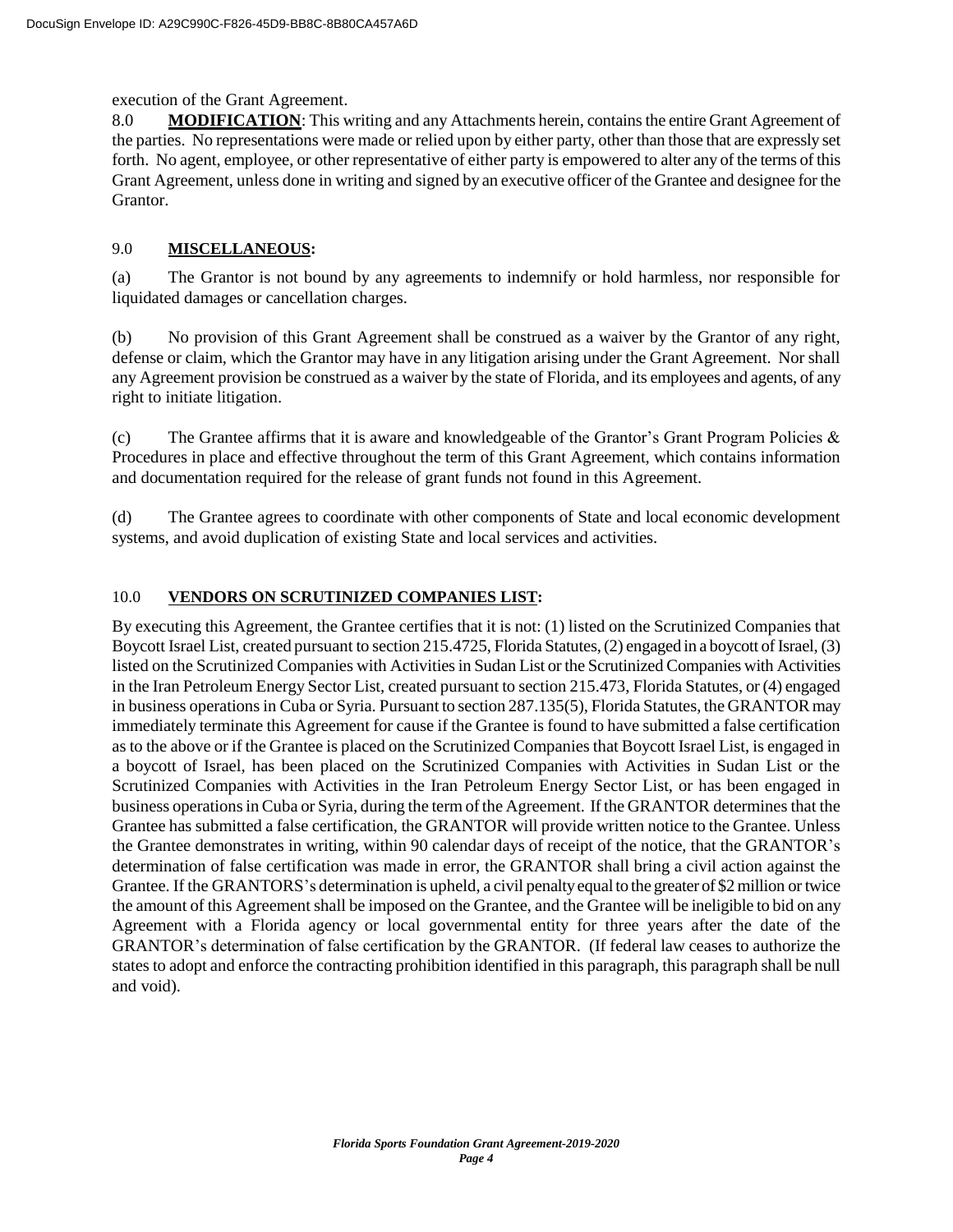#### 11.0 **TIME IS OF THE ESSENCE:**

Time is of the essence regarding the performance obligations set forth in this Agreement. Deadlines to timely complete deliverables, reports, information and documentation shall be strictly construed.

**IN WITNESS WHEREOF,** the parties have caused their hand to be set by their respective duly authorized officials hereto.

**Florida Sports Foundation** 

**Greater Orlando Sports** .<br>DocuSigned by:  $\frac{1}{2}$ unifur lastik $\frac{1}{2}$ Angela Suggs, President & CEO Signature - Authorized Agent 11/19/2019 Senior Vice President, Events Date Title 11/19/2019 \_\_\_\_\_\_\_\_\_\_\_\_\_\_\_\_\_\_\_\_\_\_\_\_\_\_\_\_\_\_\_\_\_\_\_\_ Date

The remainder of this page is intentionally left blank.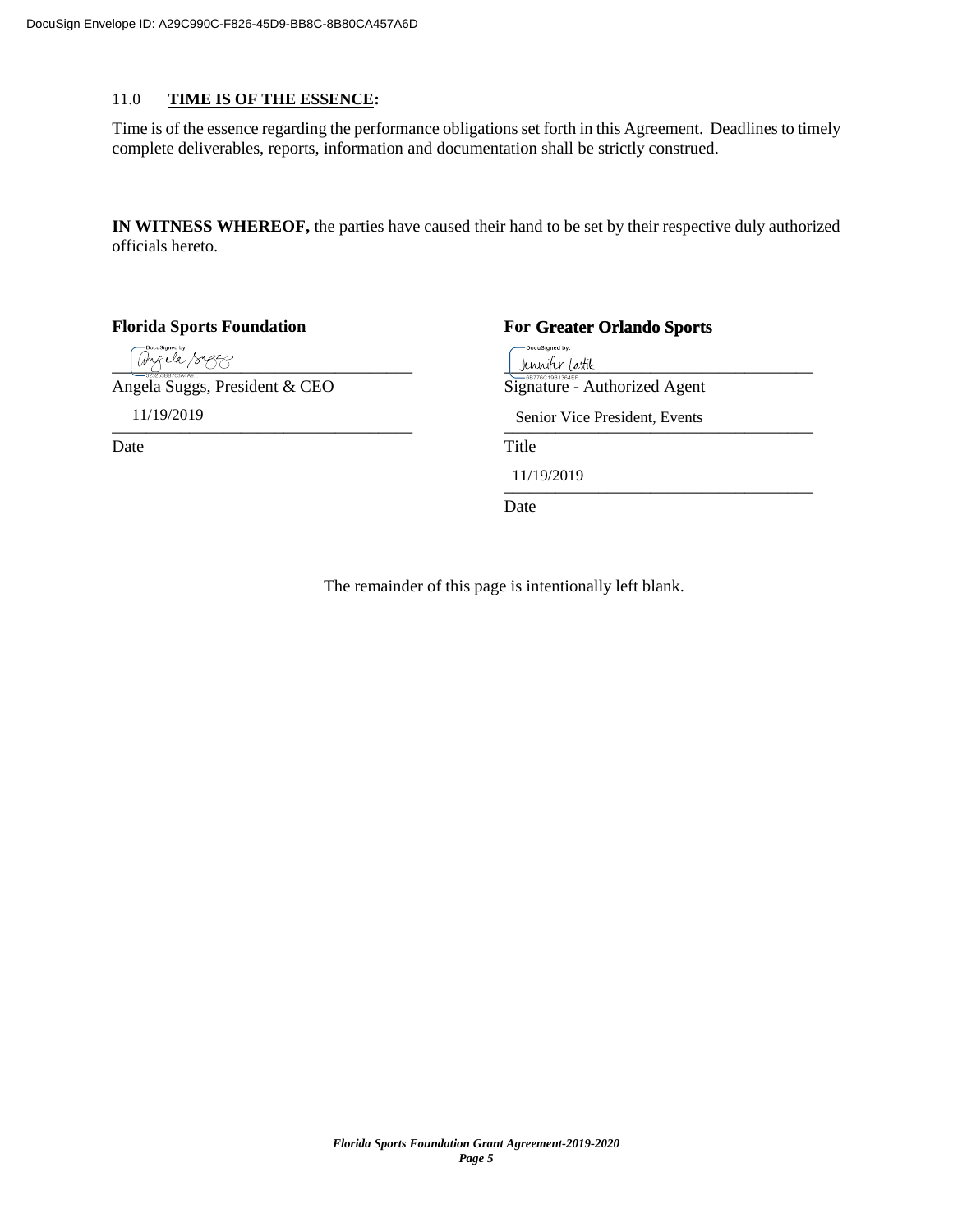### **Attachment A**

### **THIS IS A STATE FUNDED AWARD**

- 1. The Grantor hereby indicates state financial assistance is used to fund this Agreement, awarded through the Department of Economic Opportunity by an agreement.
- 2. State Project

| FLORIDA SPORTS FOUNDATION Funding FY 2019-2020 |                                  |                                   |  |  |  |  |  |  |  |
|------------------------------------------------|----------------------------------|-----------------------------------|--|--|--|--|--|--|--|
| Line Item                                      | Title                            | <b>Fund</b>                       |  |  |  |  |  |  |  |
| 2324                                           | Grants and Aids - FLORIDA SPORTS | <b>State Economic Enhancement</b> |  |  |  |  |  |  |  |
|                                                | <b>FOUNDATION</b>                | and Development (SEED) TF         |  |  |  |  |  |  |  |
| 2324                                           | Grants and Aids - FLORIDA SPORTS | <b>Professional Sports</b>        |  |  |  |  |  |  |  |
|                                                | <b>FOUNDATION</b>                | Development TF                    |  |  |  |  |  |  |  |

### **Catalog of State Financial Assistance**

Standard state project number identifier: **40.040** 

State Project Title: **Local Economic Development Initiatives**

Agency: **Department of Economic Opportunity**

Program: **Community Development/Division of Strategic Business Development**

Budget Entity: **40300100 / 40300200 / 40400100 Community and Economic Development Projects**

Specific Appropriation: **Line Item 2324**

Appropriation Category: **100562 / 100931 / 102241 – Community and Economic Development Projects**

Authorization:**GAA**

- 3. In connection with the audit requirements addressed in herein, the Grantee shall ensure that the audit complies with the requirements of Section 215.97(8), Florida Statutes. This includes submission of a financial reporting package as defined by Section 215.97(2), Florida Statutes, and Chapters 10.550 (local governmental entities) or 10.650 (nonprofit and for-profit organizations), Rules of the Auditor General.
- 4. Additional information regarding the Florida Single Audit Act can be found at: https://apps.fldfs.com/fsaa/statutes.aspx